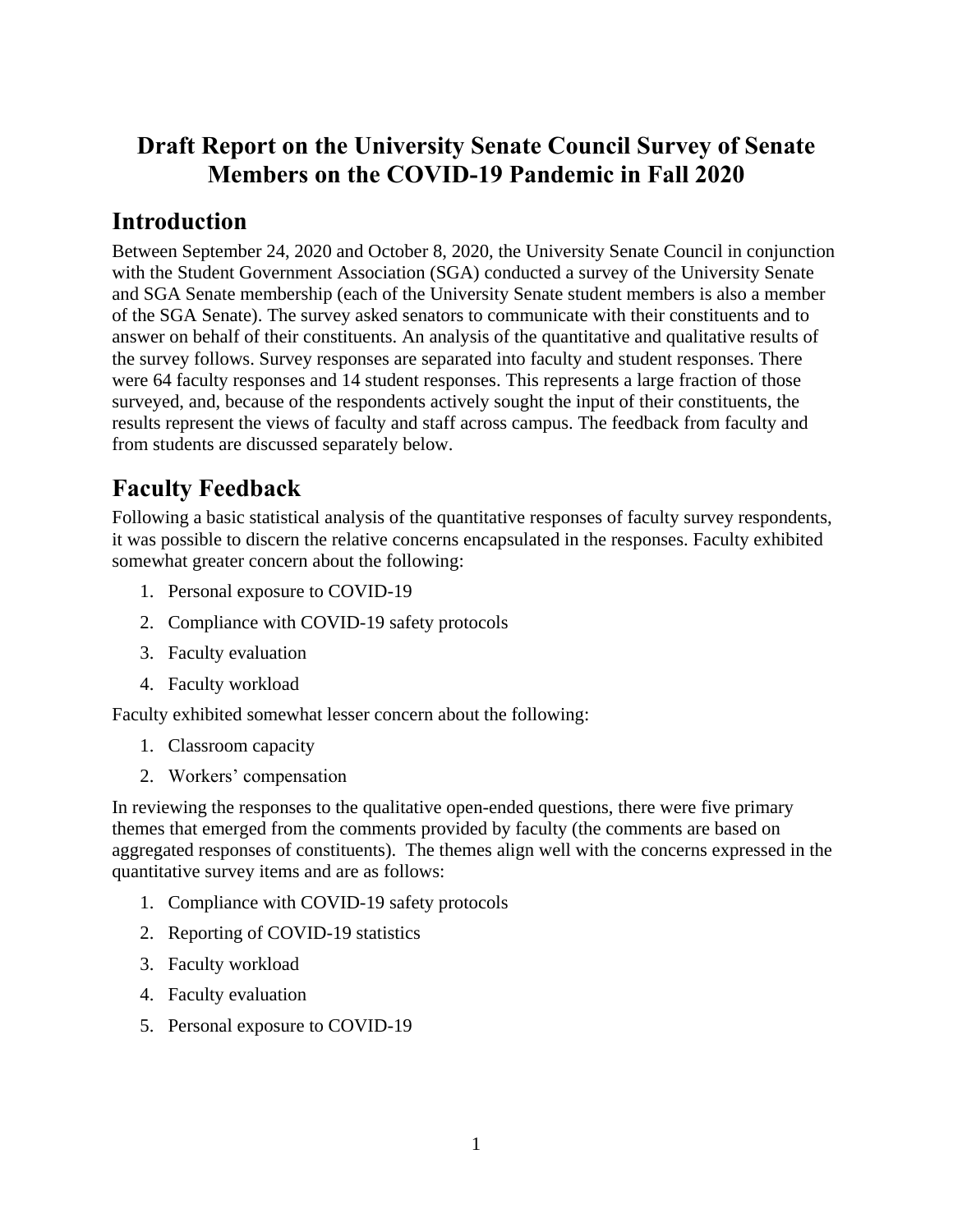# *Theme 1: Compliance with COVID-19 Safety Protocols*

Several comments were provided that discussed the level of compliance with COVID-19 safety protocols for both employees and students. In addition, some comments mentioned the availability of supplies needed to sanitize classrooms. Other comments discussed the safety of the work environment as well as penalties for noncompliance. There did appear to be some variation across campus units with respect to this topic.

## **Illustrative Quotes**

- "Not all students wear masks, in the correct way and all the time, during in-person lectures. (When the mask does not cover the nose, it is not working.) There is really no way for faculty to enforce this. While I would prefer to teach in person, I am not willing to repeatedly take the risk of being in a classroom for an hour or more with some students who are not masked."
- "Several constituents expressed concern about different groups of staff (medical workers, farm workers) in noncompliance with masking and social distancing. The lack of notification to faculty about positive cases in classrooms was universally viewed as a major concern. The perception generally seemed to be that to focus on students and student testing may not provide sufficient protection/concern for faculty. Overall, though, people feel that the University is doing a lot, and that the semester is going better than expected."
- "What is the university doing to keep students from congregating in large groups? Attending classes isn't what is causing the spread. Most students we have been in contact with are fairly responsible while on campus. It's the off campus behaviors that are problematic."
- "I am concerned that some courses offered by the *[college name]* are planning to administer final exams in-person, on-campus in the middle of December. This directly violates UK policy, and creates a public health risk."
- "Personal protective equipments, like masks, and materials, like cleaning wipes, were provided once for faculty and staff and in classrooms at the beginning of the semester. As the time goes by, those equipments and materials were used and not replenished. We need to have a better system in place to replenish these equipments and materials."
- "Plans developed at the top don't always work as planned. There is poor compliance across campus. For example, at any given time in the clinics or medical center, where compliance to mask wearing should be highest, at least 50% of staff are NOT wearing masks correctly. This lackadaisical attitude is appalling and seems to be getting worse. Accountability for addressing this issue is low."
- "I believe the CON is doing a phenomenal job with Karen Butler as lead on Covid 19 and our students. I feel we faculty and students are all well informed, stay connected and communicate well, have successful plans in place to keep student up to speed with classes and assignments."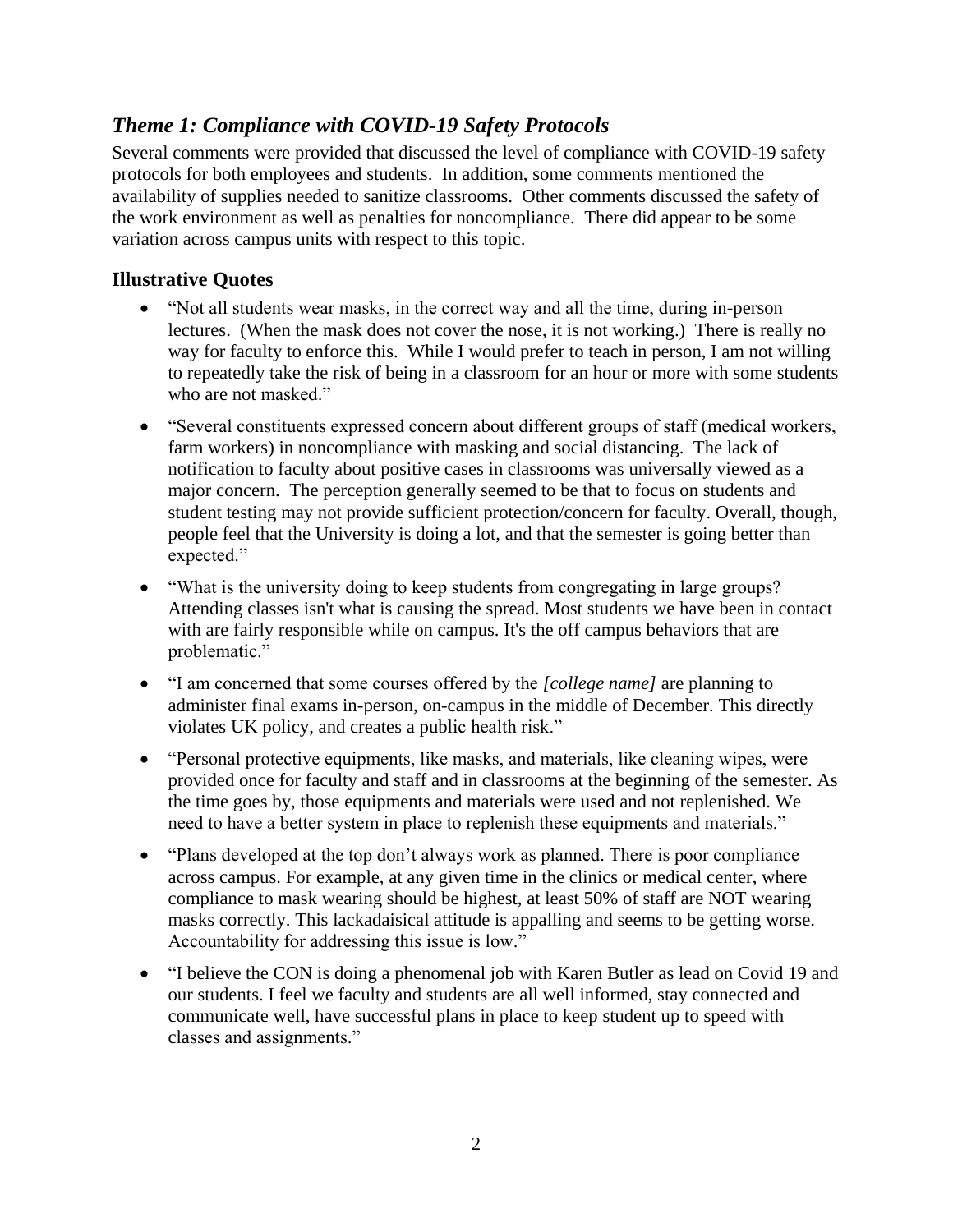# *Theme 2: Reporting of COVID-19 Statistics*

The reporting of University COVID-19 statistics is a topic that several respondents mentioned. Many comments focused on the delays in reporting and the desire for more details in the reporting approach. There are concerns that Dashboard is potentially deceptive, with difficulty understanding who is being tested, which numbers are in the numerator and denominator, etc.

### **Illustrative Quotes**

- "Some of my faculty colleagues felt the information about the covid-19 cases or trends from the University information resources, like the covid-19 dashboard, does not provide the most up-to-date information and is different from what's being provided on the news. The communication of correct and up-to-date information of covid-19 data on campus and in the Lexington community needs to be fast and accurate."
- "Better breakdown of stats/numbers by units and/or faculty/staff/students."
- "Cleaning supplies and communication are strong. I would like to know which pools of students (athletes, Greek life, etc) are getting COVID-19. Trends reporting on the dashboard has been excellent."
- "I don't understand how the UK dashboard cannot reflect what is happening in the news. I feel that we do not have current nor up to date data from the dashboard. When I've heard the Provost asked about this from other faculty across campus, the response is that there are delays in getting accurate, verified information. But it just doesn't make sense."
- "I feel like the number of positive COVID students should be made more accessible than on the website. Maybe in an update on the emails that come through 'what's happening'. May not be something UK wants to share everyday but as faculty members, especially those who are in-person everyday, we should know. We are the front line workers in this situation. Right now feel that students get more attention and concern than faculty, especially with the availability of testing opportunities."
- "I'm a bit disappointed that trends was the word chosen because that doesn't address the real issue. I don't understand how the UK dashboard cannot reflect what is happening in the news. I feel that we do not have current nor up to date data from the dashboard. When I've heard the Provost asked about this from other faculty across campus, the response is that there are delays in getting accurate, verified information. But it just doesn't make sense."
- "We need better clarity over the university's positivity rate. There seems to be a discrepancy between the metrics used by the university and the number of students actually on campus."

# *Theme 3: Faculty Workload*

There were many comments related to faculty workload (or as some comments mentioned – faculty burden). Within this theme, there were two distinct groups of comments: (1) those related to managing multiple modalities of instruction and the need for flexibility in managing workload and (2) those related to work-life balance. There was some concern raised that certain groups of populations would be impacted to a greater extent than other groups. For example, many comments focused on the challenges facing working parents during this time when they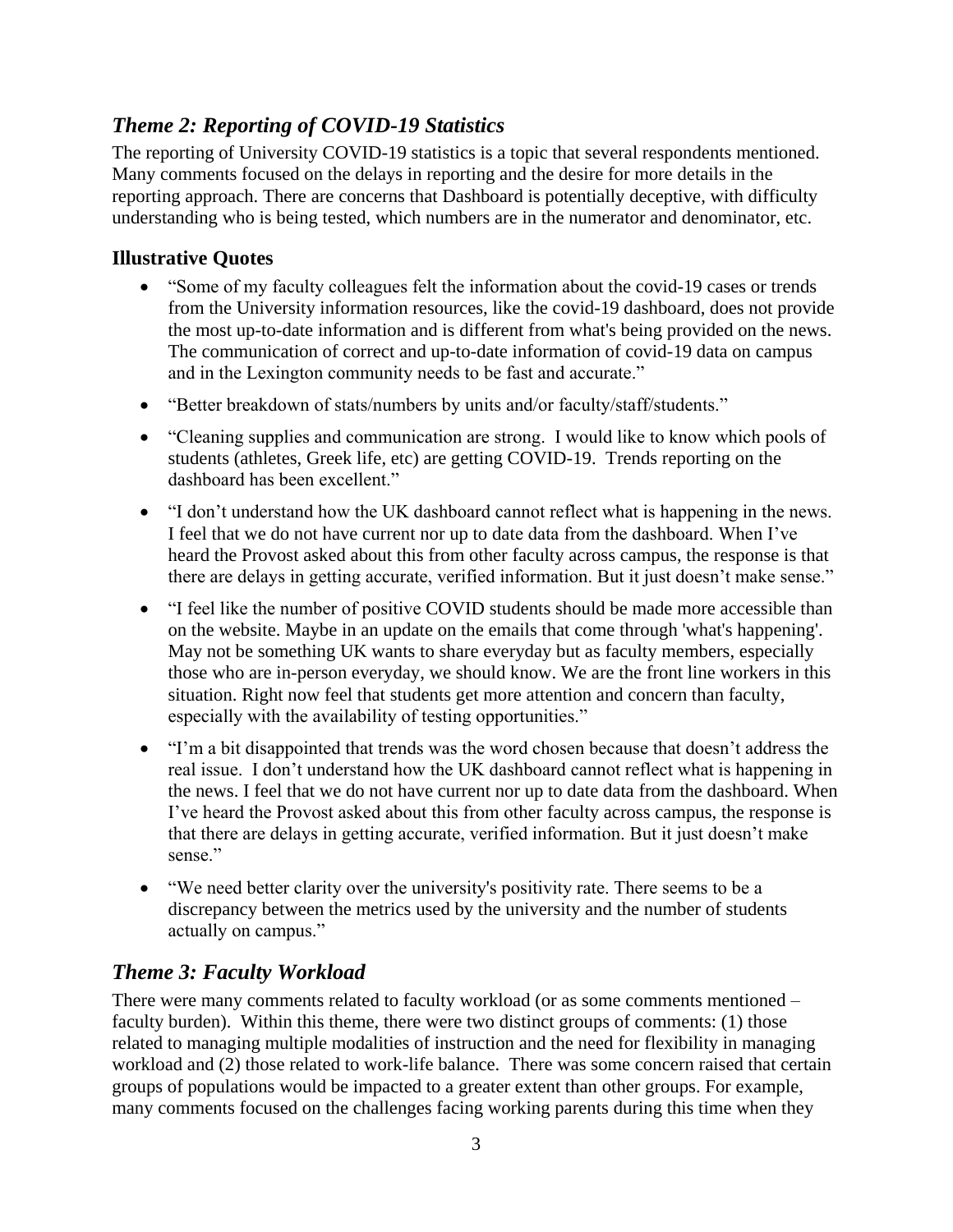are balancing both work responsibilities and managing virtual education for their own children. A potential longer term impact is exacerbation of gender wage gaps. The illustrative quotes are divided into general concerns, concerns about managing modalities and the need for flexibility, and concerns about work-life balance.

#### **Illustrative Quotes: General**

- "In my opinion all questions are being handled adequately with the exception of faculty workloads do not become too burdensome. Faculty workloads ARE burdensome and I would list this as the highest priority
- I don't know what's happening in other departments, but for us, I would say the 80% of our faculty are swamped."
- "The University hasn't paid enough attention to faculty workloads -- for some of us, work has doubled or tripled with the pandemic and this is without the added responsibility of caregiving. For those faculty members, there is no break. If UK genuinely cares about preserving the mental health and well-being of its faculty, it will determine what is and isn't absolutely necessary this year and take swift and concrete action to implement workload reductions. For example, FMERs could be eliminated this year or at the very least the deadline postponed. Any steps the University can take to save faculty several hours of work, or even 1 or 2 hours here and there, would go a long way."
- "I am working 50% more each week, mostly due to teaching. The Provost just sent a memo to us about how to teach. I think it would be appropriate for the Provost and Administrators to \*each\* teach \*one class\* per semester. This is an area of need."

### **Illustrative Quotes: Managing Modalities and the Need for Flexibility**

- "Teaching in person while also having some students remote requires additional cognitive resources. I feel like an air traffic controller as I monitor the zoom recording, check the chat box for questions, stop the share, restart the share, and then make sure to share the correct screen image because if you don't your slides don't advance, then making sure you not forget to post the email link with the recording.. and if for some reason you post the wrong one, students make sure you know you did, then you have go to email and dig out the correct one."
- "The most important thing is maintaining instructor choice (across rank) about whether or not to teach in person, online, or in a hybrid modality."
- "I think support for faculty, allowances for modality and flexibility in scheduling our classes to fit the needs of students, faculty, and meet accreditation standards are critical at this time."
- "The University and Health Corps needs to capture and release the data on students who are COVID negative, but asked to quarantine/isolate for 14 days. These absences affect the dynamic of an in-person class and increases the pressure for faculty to Zoom their classes in addition to teaching in person."
- "The clinical teaching demands have been most difficult. Faculty in these roles, have had to create new programs via telehealth, provide training for not only students, but patients as well. Additionally the clinical assignments have constantly been re-done as clinical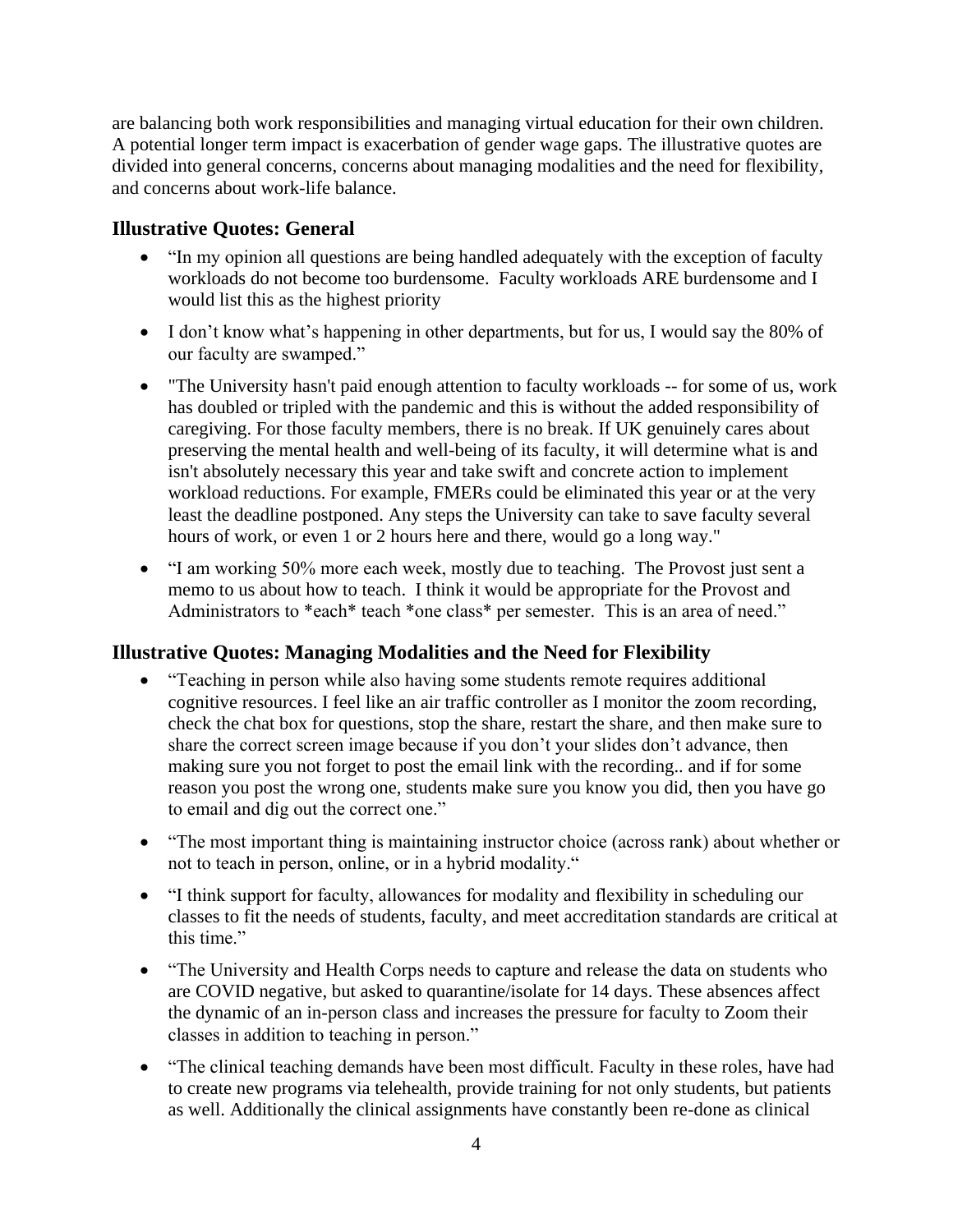sites deal with shifting policies which has increased work of faculty. Faculty in these roles also have had to deal with how to re-open and run our on campus, in person clinic. Yes it's been a burden"

- "Many faculty feel they have been asked or are expected to prepare to teach in multiple modalities--in person, hybrid, and online. This is an unreasonable burden, especially long-term. Expectations for faculty members need to be clearer and more reasonable."
- "Faculty are completely and totally exhausted because they are being asked to teach in multiple formats. While the provost may say that faculty aren't being asked to teach both online and in person, we essentially are because we have to find some way to deliver content online to students quarantining or staying online by choice, which is very difficult to do and keep students engaged. It is also very difficult to teach in a mask and hear students."

#### **Illustrative Quotes: Work-Life Balance**

- "There needs to be a special consideration for working mothers (at all levels, students, staff, and faculty) taking the brunt of extra child care responsibilities and who are being forced out of the workforce. UK doesn't seem to support family's ability to use sick time for child care responsibilities during COVID or take unpaid leave. If UK really wants to support diversity and inclusion they need to be sure that they are not forcing out a generation of women from the workforce."
- "I also wanted to share a quote from one of my colleagues, who contacted me this morning and asked me to amplify this message: If I did not have a supportive husband who is an involved father, I would probably have to seriously consider ending my academic career (I am not going anywhere- don't worry, but that is true). It's just too much to help my kids through this, and literally other than you and [division coordinator] no one has reached out to ask how things are going from UK."
- "if it weren't for my husband's ability and willingness to quit his job to care for our children, I don't know how I would still be working in academia right now. The parents of my children's friends are also reluctant to let their children play with my boys because I work at UK. My family is extremely fortunate and privileged, and we are still struggling. I hope the faculty senate will take this seriously and work to address the struggles facing women and caregivers at UK right now."
- "The one issue I have brought up multiple times but seems to fall on deaf ears is that of faculty (and staff) with school-aged children. There really is no question that addresses that issue in this questionnaire. It is already very clear that women are falling behind (publications and other products) and this is all over the news in Science magazine and PNAS. There are lots of Universities that are having discussions about this issue and how to address it, but it has been crickets at UK. It is actually maddening to me. I would really like for the Senate to take on this issue and at least be part of the conversation that other universities are having about it. I know it affects men also, but it is again mainly women who suffer the most and sometimes it feels like that is the reason it does not get addressed. I think that there HAVE to be a couple of questions in this questionnaire about this issue. Thanks again for doing the important work in the Senate for all of us."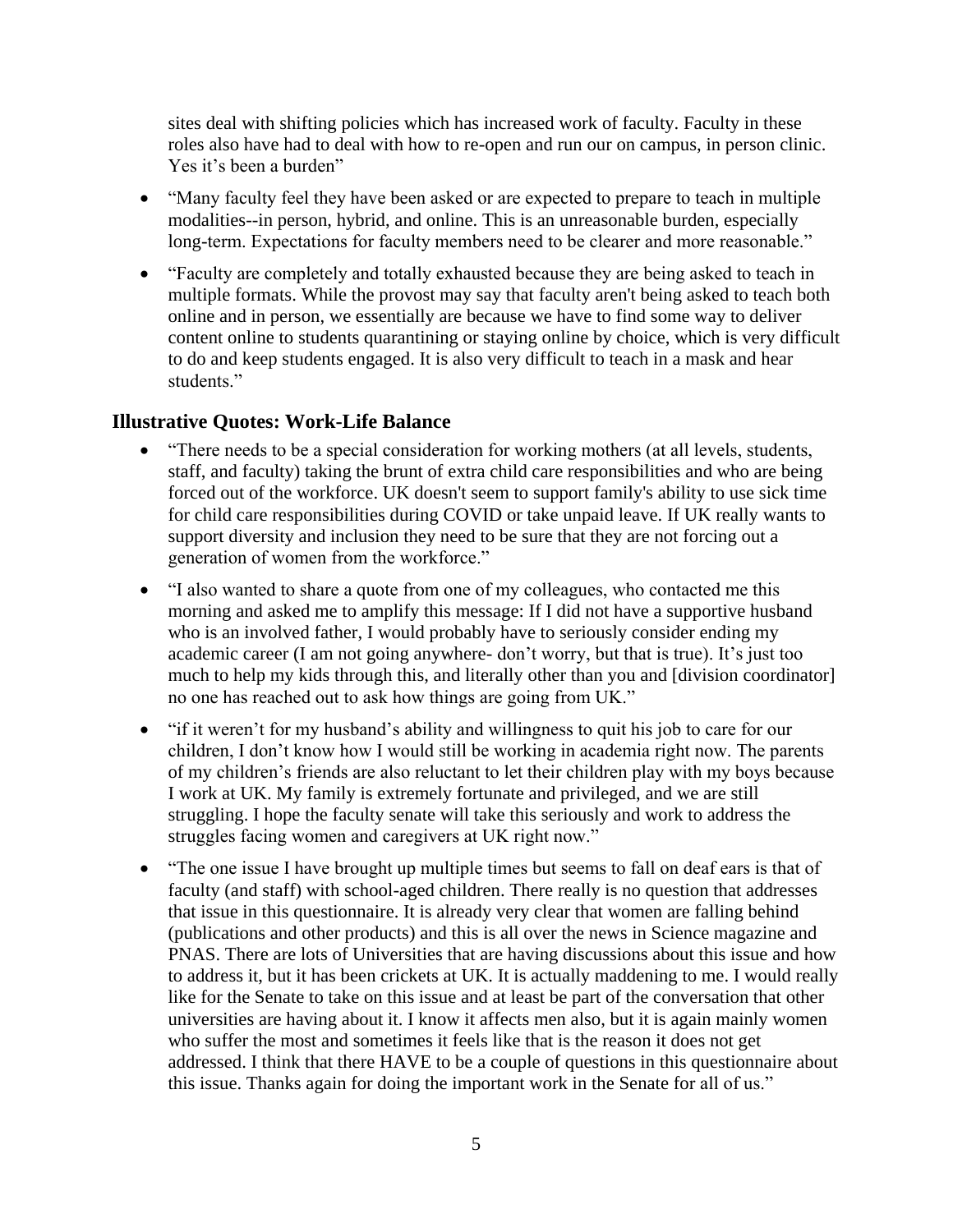• "In addition to the feedback I shared in my survey, I wanted to pass along this article from the NYT that I just read. Many of my concerns about the impact of the pandemic on women on UK's faculty (particularly women of color) are articulated in this article, and it includes several things other universities are doing to address this (allowing faculty to request removal of portions of student evaluations that evince gender bias, repurposing funds to support caretakers, waiving all nonessential service, such as serving on committees and administrative duties, suspending standards for research productivity, and giving teaching relief to faculty with the heaviest caretaking loads). I hope the faculty senate will seriously consider what many women (and men who fill caregiving roles) are facing right now. As Dr. Maria Fernanda Escalln, assistant professor of anthropology at U of Oregon, is quoted as saying in the article, I hope the administration realizes that anything they do now to alleviate this issue for caregivers will directly impact how the professoriate will look five to 10 years from now, " how diverse it will be, and how many women will be in positions of power within academica."• "

### *Theme 4: Faculty Evaluation*

Another theme that emerged in the free response questions related to the evaluation of faculty. This included evaluation related to teaching quality as well as evaluation regarding promotion and tenure.

#### **Illustrative Quotes**

- "...Third, pre-tenure faculty are very concerned about the impact the pandemic may have on their promotion and tenure cases. No communication from the university has explained how student evaluations from Spring 2020 or subsequent semesters will be (not?) used in P&T cases. While an extra year was given for tenure-track faculty, many feel this just increases expectations for them. Many academic units have not given clear guidance on how the pandemic will affect P&T--likely because there has not been clear enough guidance from the Provost's office."
- "I think most of us are primarily teaching online, and online teaching requires so much more work and time than in-person! And the email load is incredibly daunting!! I know the College has encouraged some decreased service requirements for non-essential service....but for those of us with essential service, this service is daunting on top of our regular teaching! My biggest concern about all of this will be how teaching and service will be evaluated and considered for years to come on merit reviews and promotions! I will be up for promotion soon, and the stress of promotion process following a pandemic year is really weighing on me."
- "Faculty evaluation questions should be edited to give a better picture of classroom management, preparedness, and knowledge of the topic. However, faculty members failing to provide quality content or "contact" hours should be held accountable for not adapting appropriately. Resources are available for us to use and when students mention that their instructor was unaccommodating or otherwise unavailable then this should be taken into account for promotion/tenure."
- "The faculty senate should consider suspending the TCE each semester of the pandemic when normal teaching can't be performed."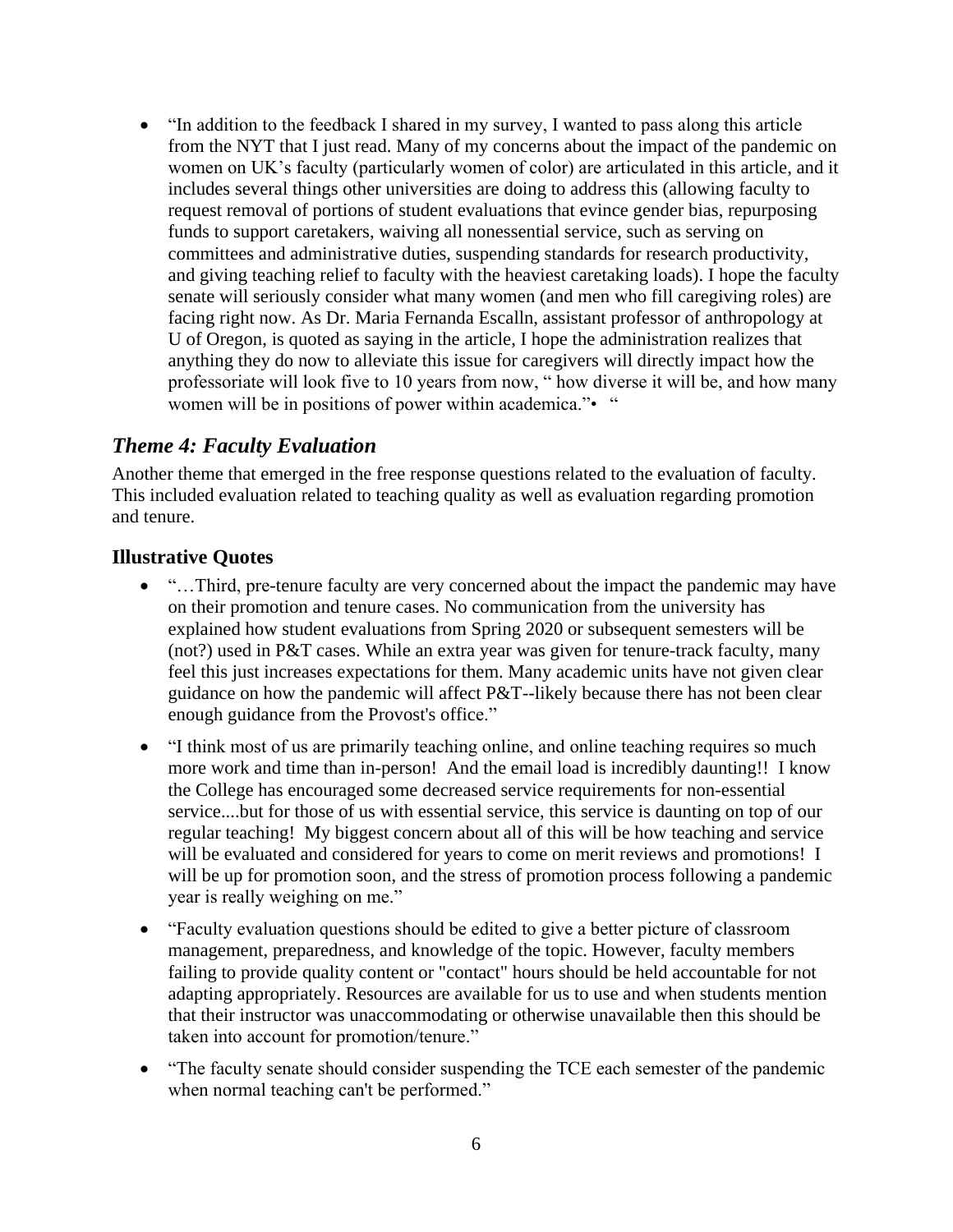- "Faculty expressed the concerns that we need more concrete support and a better method for performance evaluation for faculty with school-aged children, especially for female faculty."
- "I am a full professor and so fairly shielded from the evaluation protocols of our university, but on behalf of my junior and less senior colleagues I think one small step UK could take to show its commitment to faculty success would be to suspend both FMER and TCE this academic year."

# *Theme 5: Personal Exposure to COVID-19*

A final theme that emerged were concerns about personal exposure to COVID-19. More than 2,000 of our students have now had COVID-19, which suggests that many people are not aware that they are being personally exposed to COVID.

## **Illustrative Quotes**

- "I've had at least ten students in the Covid protocol or who thought they were having symptoms and I haven't heard from contact tracers once. I don't get the impression that if I, or my class, was exposed to a student who was sick that we would be informed. I do very much appreciate that I can teach classes hybrid or remote if I want, but I wish it was made more clear what our risks are teaching in the classroom at any given time."
- "I have a student who tested positive and I never received any notification from the University, only directly from the student."
- "First. faculty and staff would like more information when individuals test positive; for example, if a student tests positive, the relevant faculty and staff members SHOULD be informed because classrooms and staff-student interaction are close enough situations that transmission should occur."
- "Contact tracing of students in classes is a major problem because of confidentiality issues. Depending on class size, one could get numerous notices but may not have been within hundreds of feet of the student."
- "The faculty are concerned about students not reporting their results. The faculty were unsure of the procedure for handling their class after students were confirmed positive- they felt they had to inquire and learn that they were "safe" and that no notification to the class was necessary."

# **Student Feedback**

Following a basic statistical analysis of the quantitative responses of student survey respondents, it was possible to discern the relative concerns encapsulated in the responses. Students exhibited somewhat greater concern about the following:

- 1. Personal exposure to COVID-19
- 2. Awareness of strategies to limit COVID-19
- 3. Availability of personal protective equipment/cleaning supplies
- 4. Compliance with COVID-19 safety protocols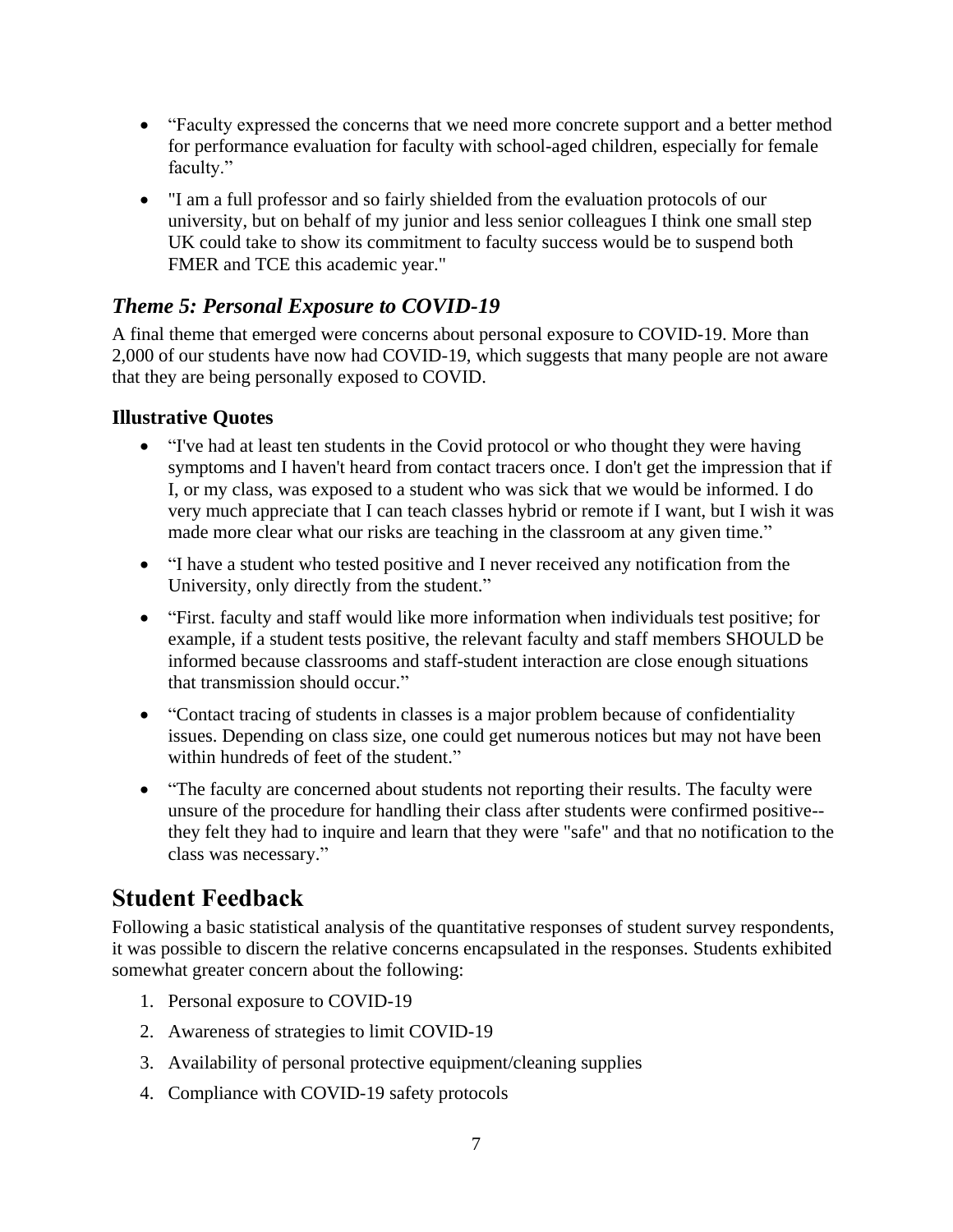Students exhibited somewhat lesser concern about the following:

- 1. International support
- 2. Dormitories/food service

In reviewing the responses to the open-ended question, the respondents of the survey provided aggregated comments expressing student opinions. There were three primary themes that emerged from the comments provided by students as follows:

- 1. Compliance with COVID-19 safety protocols
- 2. Course modality
- 3. COVID-19 testing

# *Theme 1: Compliance with COVID-19 Safety Protocols*

Of those provided, the theme of compliance emerged as one that came up in the comments. Students shared their concerns regarding compliance with COVID-19 safety protocols both on and off campus.

### **Illustrative Quotes**

- "There is a concern of students participating in off-campus activities who are not being regularly tested. This is resulting in some students questioning whether in-person classes are safe, especially with how the first weekend with football was handled."
- "I am an RA on campus. Students do not follow the mask rule and continue to hold large gatherings in their rooms, and then go out to large gatherings such as parties. When these students come back they are potentially spreading the virus to roommates, hallmates, RAs, etc. There needs to be more of an initiative to shut down parties both on and off campus, and encourage mask wearing in all public spaces. Signs around campus are not enough. Many students get an attitude when asked to put on a mask and there is nothing RAs can do if they refuse other than write them up, which usually doesn't lead to anything. Something needs to be done to keep our campus safer."

## *Theme 2: Course Modality*

In addition, aggregated comments suggest that students also have some concerns regarding course modality.

### **Illustrative Quote**

• "The majority of respondents believe that online/hybrid courses are somewhat sufficient, but this is a hot topic in the open response portion. I allowed students to type in anything else they had to add (23/41 participants chose to do so), and most students expressed a dissatisfaction with this form of learning. They feel as though they are being cheated out of their money."

## *Theme 3: COVID-19 Testing*

The final area mentioned in the student comments related to testing.